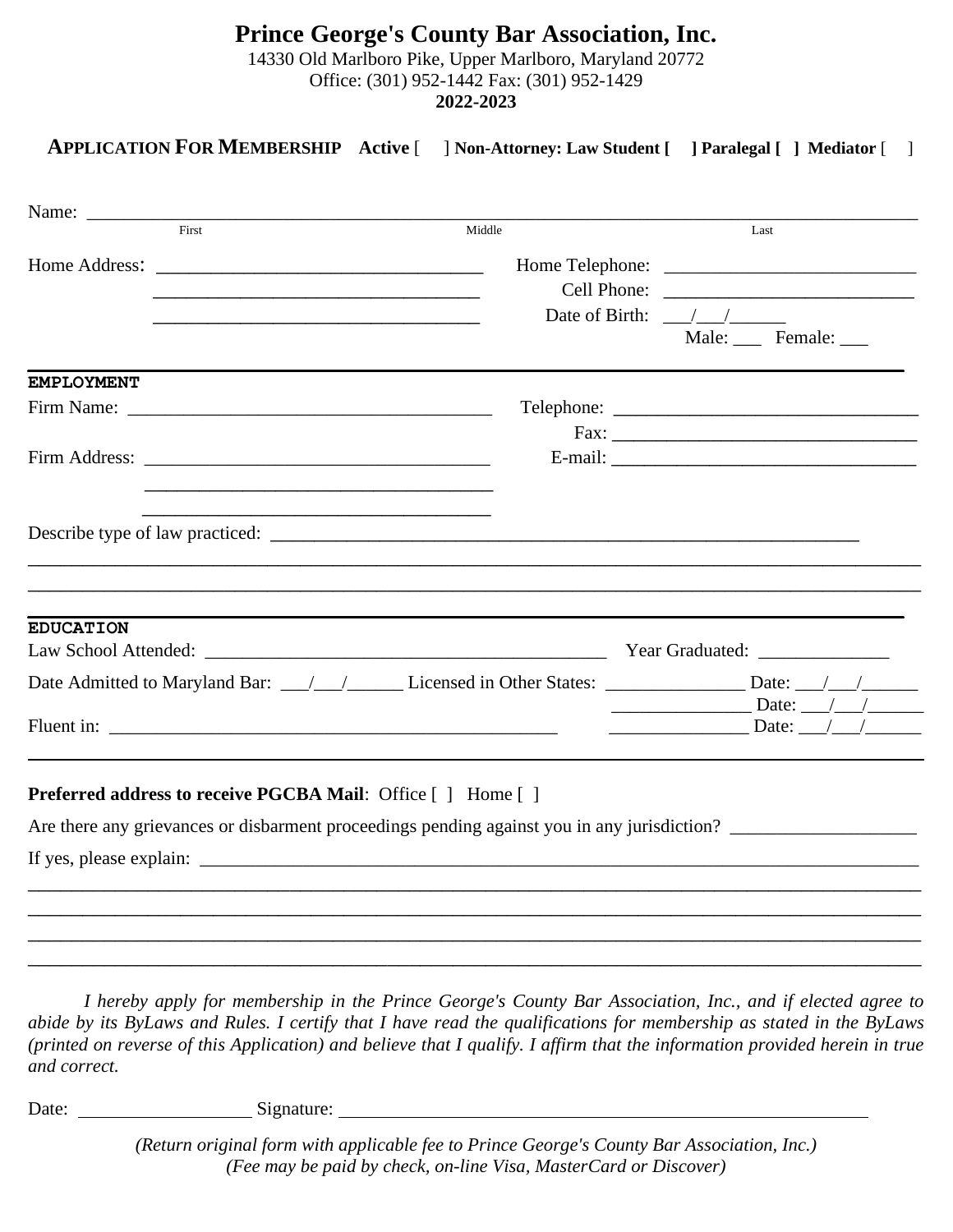## **BYLAWS REGARDING MEMBERSHIP\***

ARTICLE II: A. *Members.* Membership of the PGCBA shall consist of Active, Honorary, and Non-Attorney Members; all present members of the PGCBA, in good standing, shall be deemed to have met the requirements of these ByLaws for membership in the PGCBA.

1. *Active Members:* Any individual who is a member in good standing of the Bar of the Court of Appeals of Maryland.

4. *Legal Affiliate Member:* A Legal Affiliate Member is any individual who is *not* an attorney, but who falls into a particular defined class or profession that is closely associated with the legal system. Such individual includes, but is not limited to: court administrators, paralegals, court reporters, law librarians, mediators, arbitrators, courtroom clerks, bailiffs, interpreters, law clerks, law students, and legal secretaries and assistants.

#### ARTICLE II: E. *Privileges.*

1. An Active Attorney member shall be privileged to hold any office, chair a committee, vote at membership meetings, attend all social and professional functions of the PGCBA, vote upon recommendations for judicial appointment, and use the Lawyers Lounge at the Court House and other PGCBA maintained equipment and facilities.

3. A Legal Affiliate Member shall be entitled to be a member of most committees, attend all social and professional functions of the PGCBA, and use the Lawyers Lounge at the Court House and other PGCBA maintained equipment and facilities. However, a member of such status shall not be permitted to vote or hold office.

 *\**Amended *& Restated ByLaws of the Prince George's County Bar Association, Inc., adopted 04/28/94; amended 01/21/97; amended March 26, 2019.* \*U*pdated June 2019* **\_\_\_\_\_\_\_\_\_\_\_\_\_\_\_\_\_\_\_\_\_\_\_\_\_\_\_\_\_\_\_\_\_\_\_\_\_\_\_\_\_\_\_\_\_\_\_\_\_\_\_\_\_\_\_\_\_\_\_\_\_\_\_\_\_\_\_\_\_\_\_\_\_\_\_\_\_\_\_\_\_\_\_\_\_\_\_\_\_\_\_\_\_\_\_\_\_\_\_\_\_\_\_\_\_\_\_\_\_\_\_\_\_\_\_\_\_\_\_\_\_\_\_\_\_\_\_\_\_\_\_\_\_\_\_\_\_\_\_\_\_\_\_\_**

## **APPLICANT'S MEMBERSHIP DUES**

#### **Application Submitted Between:**

|                                                                                                       | $7/1/22 - 1/31/23$ | $2/1/23 - 6/30/23$ |
|-------------------------------------------------------------------------------------------------------|--------------------|--------------------|
| <b>Non-Attorney:</b> [Law Student/Paralegal]                                                          | \$45.00            | \$22.50            |
| <b>First Year of Practice:</b><br>(Admitted to Bar between June 1, $2021$ /May 31, 2022)              | \$50.00            | \$25.00            |
| <b>Second through Fourth Year of Practice:</b><br>(Admitted to Bar between June 1, 2018/May 31, 2021) | \$125.00           | \$65.00            |
| <b>Fifth Year of Practice and thereafter:</b><br>$(Admitted to Bar prior to June 1, 2018)$            | \$150.00           | \$75.00            |

#### **\*\*\*For PGCBA Use Only\*\*\***

 **Received: \_\_\_/\_\_\_ /\_\_\_\_\_ Fee Paid: \_\_\_\_\_\_\_\_\_\_\_\_\_\_\_\_ Data Base Entry: \_\_\_\_\_\_\_\_\_\_\_\_\_\_\_\_**